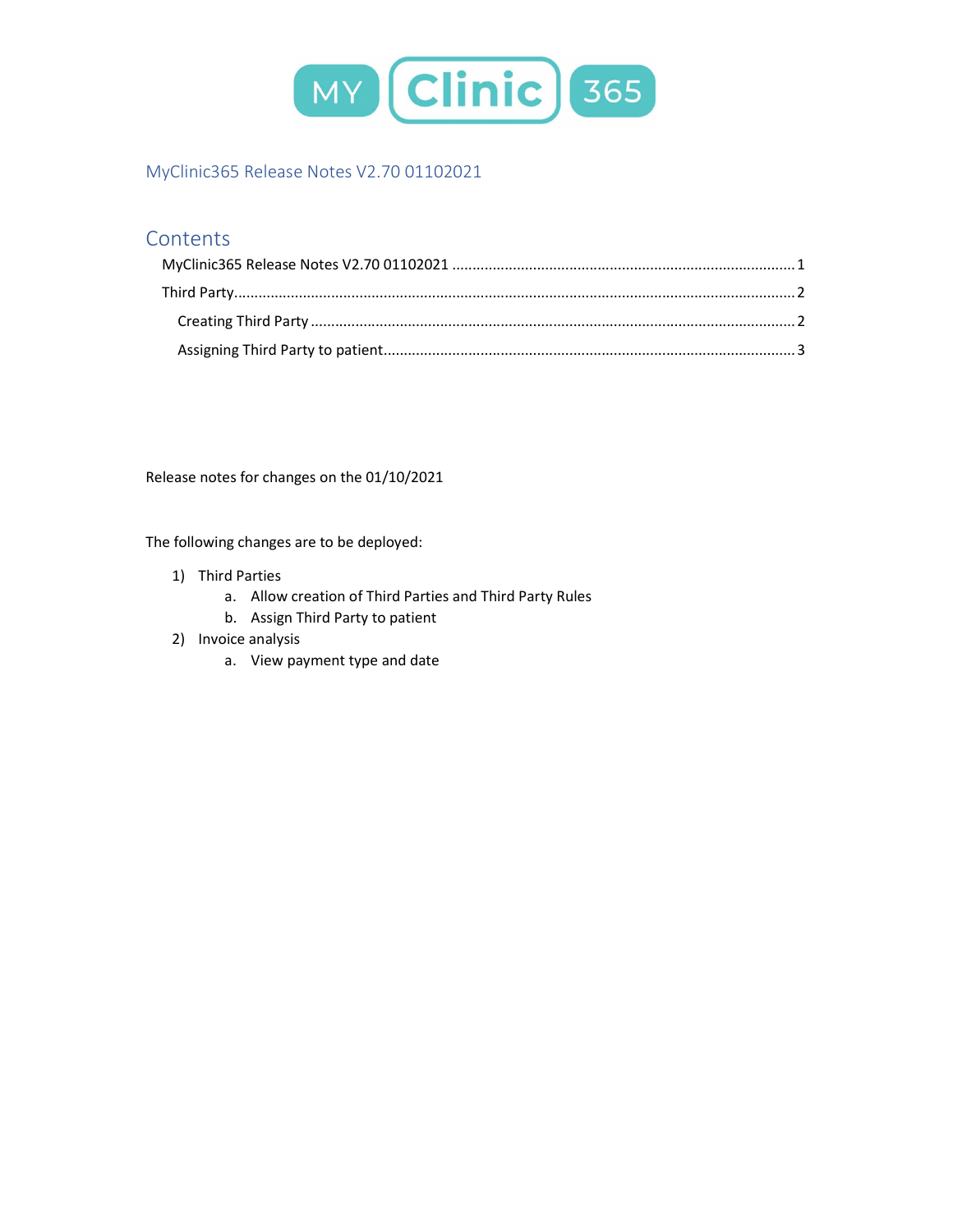

#### Third Party

Third Party functionality allows you to define third parties, define rules for third parties and assign third party to patients.

#### Creating Third Party

To get started you need to add a third party. Go to settings/Third Parties and click Add New

| <b>Settings - Third Parties</b> | ×                       |
|---------------------------------|-------------------------|
|                                 | <b>ADD NEW</b><br>CLOSE |

This opens the add new dialog where you need to enter the third-party details.

| Third party name | Contact name                   |     |
|------------------|--------------------------------|-----|
| Garda Siochana   | Bob Murphy                     |     |
|                  | Phone                          |     |
| <b>Street</b>    | 08799111111                    |     |
| main st          |                                |     |
| Town             | Fax                            |     |
| Killarney        | Email                          |     |
| County           | bobm@gmail1.com                |     |
| Kerry            |                                |     |
| County           |                                |     |
| Kerry            |                                |     |
| Eircode          |                                |     |
| V93X8X7          |                                |     |
|                  |                                |     |
| Service:         | Cost:                          |     |
| Select service   | $\overline{0}$<br>$\checkmark$ | $+$ |

Now we need to add the services we offer to the Third Party. For example, you might only offer GP Consultations.